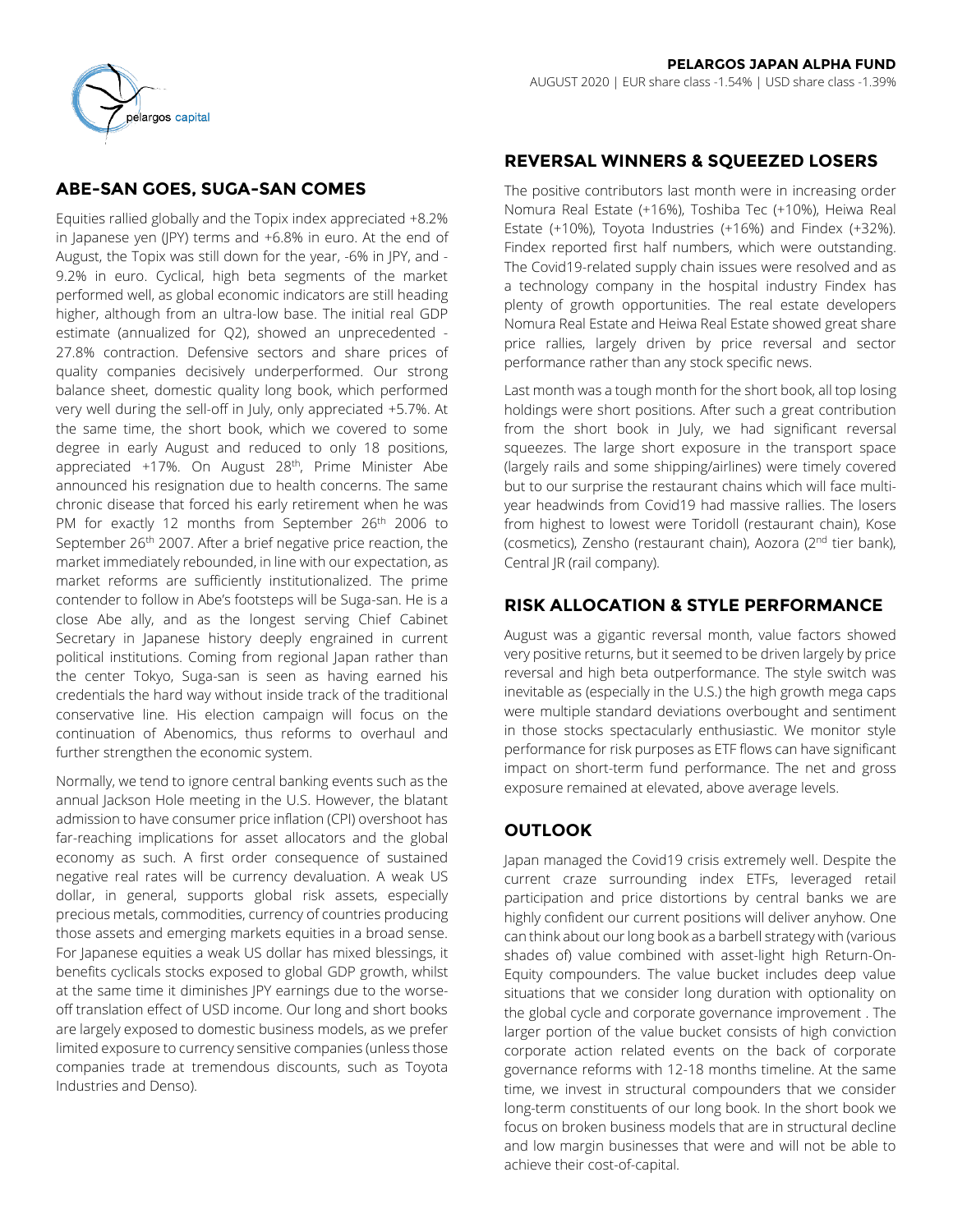

### **PELARGOS JAPAN ALPHA FUND** AUGUST 2020 | EUR share class -1.54% | USD share class -1.39%

# **FUND CHARTS AND FACTS**



### **TOP 5 GROSS POSITIONS**

| <b>TOSHIBA TEC CORP</b>      | Volatility (ex-ar     |
|------------------------------|-----------------------|
| HEIWA REAL ESTATE CO LTD     | Beta (ex-ante)        |
| TAKARA I FBFN INFRASTRUCTURF | Sharpe Ratio          |
| CANADIAN SOLAR INFRASTRUCTUR | Sortino Ratio         |
| <b>FUJITSU GENERAL LTD</b>   | <b>Sterling Ratio</b> |

### **TOP 5 MOVERS**

| Max Drawdown (monthly)        |                   |                                      |      |                |                      |               |
|-------------------------------|-------------------|--------------------------------------|------|----------------|----------------------|---------------|
| <b>TOP 5 MOVERS</b>           | Annualized Return |                                      | 3.6% |                |                      |               |
| <b>FINDEX INC</b>             | 0.44%             |                                      |      |                |                      |               |
| <b>TOYOTA INDUSTRIES CORP</b> | 0.41%             | <b>SECTOR EXPOSURES (IN PERCENT)</b> |      |                |                      |               |
| HEIWA REAL ESTATE CO LTD      | 0.37%             |                                      | guo. | nori<br>Short  |                      | SS            |
| <b>TOSHIBA TEC CORP</b>       | 0.37%             |                                      |      |                | $\frac{1}{\sqrt{2}}$ | $\frac{1}{5}$ |
| NOMURA REAL ESTATE HOLDINGS   | 0.34%             | Consumer Discretionary               | 18   | $-Q$           | q                    | 27            |
|                               |                   | Consumer Staples                     |      | $\overline{a}$ |                      |               |
|                               |                   |                                      |      |                |                      |               |

| TORIDOLL HOLDINGS CORP   | $-0.43%$ |
|--------------------------|----------|
| KOSE CORP                | $-0.38%$ |
| ZENSHO HOLDINGS CO LTD   | $-0.38%$ |
| AOZORA BANK LTD          | $-0.30%$ |
| CENTRAL JAPAN RAILWAY CO | $-0.30%$ |

### **FUND PERFORMANCE\* GENERAL STATISTICS**

|                                                          | 11511'          | FUR <sup>"</sup> | % Return iong Dook  |
|----------------------------------------------------------|-----------------|------------------|---------------------|
| Month to date performance                                | $-1.39%$        | $-1.54\%$        | % Return short book |
| Year to date performance                                 | $-0.93%$        | $-2.07\%$        | # Long stocks       |
| Inception to date performance                            | 6.38%           | 53.47%           | # Short stocks      |
| *based on share class B EUR, ^based on share class C USD | % Long stocks 1 |                  |                     |

### **FUND FACTS\***

| Fund size in mln FUR | 135.74 | Turnover as % NAV |
|----------------------|--------|-------------------|
| Fund size in mln USD | 162.02 | 250%              |
| Firm size in mln FUR | 166.63 | 200%              |
| Firm size in mln USD | 18493  | 150%              |

### **RISK STATISTICS**

|                              | Firm size in mln EUR                      | 166.63 |
|------------------------------|-------------------------------------------|--------|
|                              | Firm size in mln USD                      | 184.93 |
| apan Strategy - MSCI Japan   | <b>RISK STATISTICS</b>                    |        |
|                              | Net Exposure                              | 51%    |
| <b>TOP 5 GROSS POSITIONS</b> | Gross Exposure                            | 224%   |
| TOSHIBA TEC CORP             | Volatility (ex-ante; 3 months daily data) | 8%     |
| HEIWA REAL ESTATE CO LTD     | Beta (ex-ante)                            | 0.09   |
| TAKARA LEBEN INFRASTRUCTURE  | Sharpe Ratio                              | 0.52   |
| CANADIAN SOLAR INFRASTRUCTUR | Sortino Ratio                             | 0.82   |
| <b>FUJITSU GENERAL LTD</b>   | <b>Sterling Ratio</b>                     | 0.27   |
|                              | Max Drawdown (monthly)                    | 13.5%  |
| <b>TOP 5 MOVERS</b>          | Annualized Return                         | 3.6%   |
|                              |                                           |        |

# TOYOTA INDUSTRIES CORP **SECTOR EXPOSURES (IN PERCENT)**

| <b>FINDEX INC</b>             | 0.44%    |                                      |                 |           |                |                          |  |  |
|-------------------------------|----------|--------------------------------------|-----------------|-----------|----------------|--------------------------|--|--|
| TOYOTA INDUSTRIES CORP        | 0.41%    | <b>SECTOR EXPOSURES (IN PERCENT)</b> |                 |           |                |                          |  |  |
| HEIWA REAL ESTATE CO LTD      | 0.37%    |                                      | auo-            | Short     |                | Gross                    |  |  |
| TOSHIBA TEC CORP              | 0.37%    |                                      |                 |           | <b>Jer</b>     |                          |  |  |
| NOMURA REAL ESTATE HOLDINGS   | 0.34%    | Consumer Discretionary               | 18              | $-9$      | 9              | 27                       |  |  |
|                               |          | Consumer Staples                     | 2               | $-2$      |                | 4                        |  |  |
| <b>TOP 5 SHAKERS</b>          |          | Energy                               | 10 <sup>1</sup> | $\bigcap$ | 10             | 10                       |  |  |
| <b>TORIDOLL HOLDINGS CORP</b> | $-0.43%$ | Financials                           | 6               | $-1$      | 5              | 6                        |  |  |
| KOSE CORP                     | $-0.38%$ | <b>Health Care</b>                   | 4               | $\Omega$  | $\overline{4}$ | $\overline{4}$           |  |  |
| ZENSHO HOLDINGS CO LTD        | $-0.38%$ | Industrials                          | 35              | -7        | 28             | 42                       |  |  |
| AOZORA BANK LTD               | $-0.30%$ | Information Technology               | 23              | $\bigcap$ | 23             | 23                       |  |  |
| CENTRAL JAPAN RAILWAY CO      | $-0.30%$ | <b>Materials</b>                     |                 | $\Omega$  |                |                          |  |  |
|                               |          | Real Estate                          | 20              | $\Omega$  | 20             | 20                       |  |  |
|                               |          | <b>Communication Services</b>        |                 | $\Omega$  | $\mathcal{P}$  | $\mathcal{L}$            |  |  |
|                               |          | <b>Utilities</b>                     | 0               | $-2$      | $-2$           | $\overline{\phantom{a}}$ |  |  |

|          |                      | <b>GENERAL STATISTICS</b>               |        |  |  |
|----------|----------------------|-----------------------------------------|--------|--|--|
| USD^     | $EUR*$               | % Return long book                      | 5.69%  |  |  |
| $-1.39%$ | $-1.54%$             | % Return short book                     | 17.18% |  |  |
| $-0.93%$ | $-2.07%$             | # Long stocks                           | 68     |  |  |
| 6.38%    | 53.47%               | # Short stocks                          | 18     |  |  |
|          | on share class C USD | % Long stocks 1                         | 74%    |  |  |
|          |                      | % Short stocks L                        | 0%     |  |  |
|          |                      | # Up days / Down days                   | 10/10  |  |  |
|          | 135.74               | Turnover as % NAV                       | 66%    |  |  |
|          | 162.02               | 250%                                    | 80%    |  |  |
|          | 166.63               | 200%                                    | 60%    |  |  |
|          | 184.93               | 150%                                    | 40%    |  |  |
|          |                      | 100%                                    | 20%    |  |  |
|          |                      | 50%                                     | 0%     |  |  |
|          | 51%                  | 0%<br>$-50%$                            | $-20%$ |  |  |
|          | 224%                 | $-100%$                                 | $-40%$ |  |  |
| ata)     | 8%                   | $-150%$                                 | $-60%$ |  |  |
|          | 0.09                 |                                         |        |  |  |
|          | 0.52                 | 2011/21/2019 2019 2019 2019 2019 202    |        |  |  |
|          | 0.82                 |                                         |        |  |  |
|          | 0.27                 | Long Exposure <b>The Short Exposure</b> |        |  |  |
|          | 13.5%                | Gross Exposure - Net Exposure           |        |  |  |
|          | $\sim$ $\sim$ $\sim$ |                                         |        |  |  |